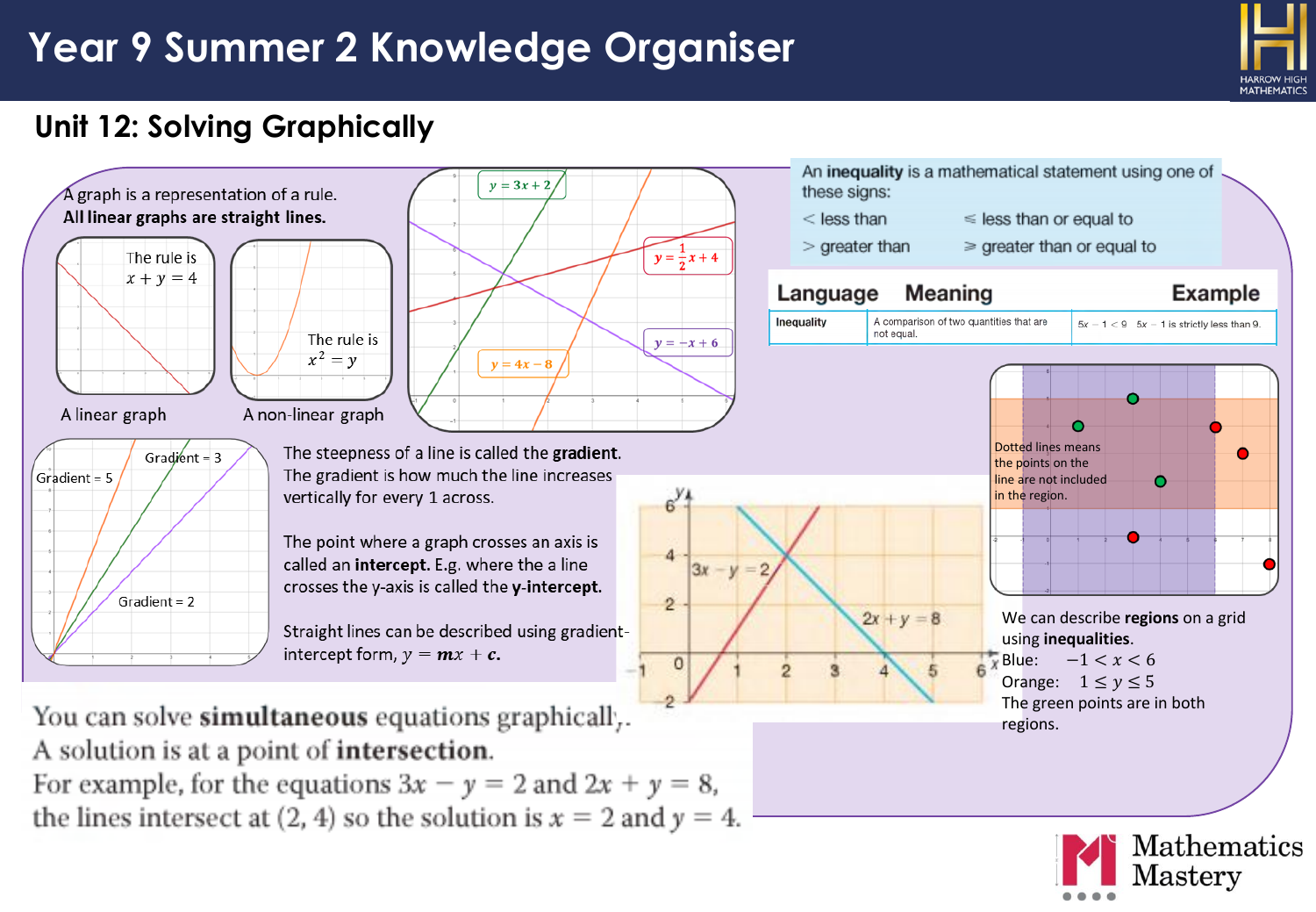

Mathematics

Mastery

|                                                                       | <b>Unit 13: Solving Algebraically</b>                                                                                                                  |                                                                                                                                                                        | <b>Equations and identities</b><br>The <b>value</b> of " $2 + 3$ " is 5                                                                                                                                |
|-----------------------------------------------------------------------|--------------------------------------------------------------------------------------------------------------------------------------------------------|------------------------------------------------------------------------------------------------------------------------------------------------------------------------|--------------------------------------------------------------------------------------------------------------------------------------------------------------------------------------------------------|
| Language                                                              | Meaning                                                                                                                                                | <b>Example</b>                                                                                                                                                         | Two expressions are equal if they<br>$\bullet$<br>So we can write $2 + 3 = 5$<br>have the same value.                                                                                                  |
| Sequence<br>Term<br>Position                                          | An ordered set of numbers or other objects.<br>One of the separate items in a sequence.<br>A number that counts where a term appears in a<br>sequence. | Square numbers<br>16<br>$\overline{1}$<br>$T(1) = 1$ First term, position 1                                                                                            | We use the equals sign = to write<br>$\bullet$<br>$1+2=6-3$<br><b>True</b><br>an equation.<br>$2 + 3 = 5 + 5$<br>False<br>Equations can be true or false.                                              |
| Term-to-term<br>rule<br>Position-to-<br>term rule /<br>General term / | A rule that links a term in a sequence with the<br>previous term.<br>A rule that links a term in a sequence with its<br>position in the sequence.      | $T(2) = 4$ Second term, position 2<br>Sequence: 3, 5, 7, 9, 11, 13<br>Term-to-term rule: 'add 2'<br>$T(n + 1) = T(n) + 2$<br>Position-to-term rule:<br>$T(n) = 2n + 1$ | Bar models are good representations for<br>3<br>$\boldsymbol{n}$<br>equations. The bars represent expressions,<br>and the numbers below show what the<br>12<br>4n<br>expressions have been equated to. |
| nth term                                                              |                                                                                                                                                        |                                                                                                                                                                        | $4(n + 3) \equiv 4n + 12$<br>12<br>16<br>This symbol means 'identical<br>to.' It means the expressions<br>$2g + r = 16$<br>$3g = 12$<br>are always equal.                                              |
| Language                                                              | <b>Meaning</b>                                                                                                                                         |                                                                                                                                                                        | Example                                                                                                                                                                                                |

| Language                  | Meaning                                                                                                                     | <b>Example</b>                                                                                                         |  |  |
|---------------------------|-----------------------------------------------------------------------------------------------------------------------------|------------------------------------------------------------------------------------------------------------------------|--|--|
| Simultaneous<br>equations | Two or more equations that are true at<br>the same time for the same values of the<br>variables.                            | (1) $3x - y = 2$ (2) $2x + y = 8$<br>Both true when $x = 2$ and $y = 4$ .                                              |  |  |
| Elimination               | A method of solving simultaneous<br>equations by removing one of the variables.                                             | On a graph the lines intersect at (2, 4).<br>$(1) + (2)$ 5x = 10 $\Rightarrow$ x = 2                                   |  |  |
| Substitution              | Replacing one of the variables in a<br>simultaneous equation with an expression<br>found by rearranging the other equation. | $\textcircled{1} \Rightarrow y = 3x - 2$ into $\textcircled{2}$<br>$2x + (3x - 2) = 8 \implies 5x = 10 \implies x = 2$ |  |  |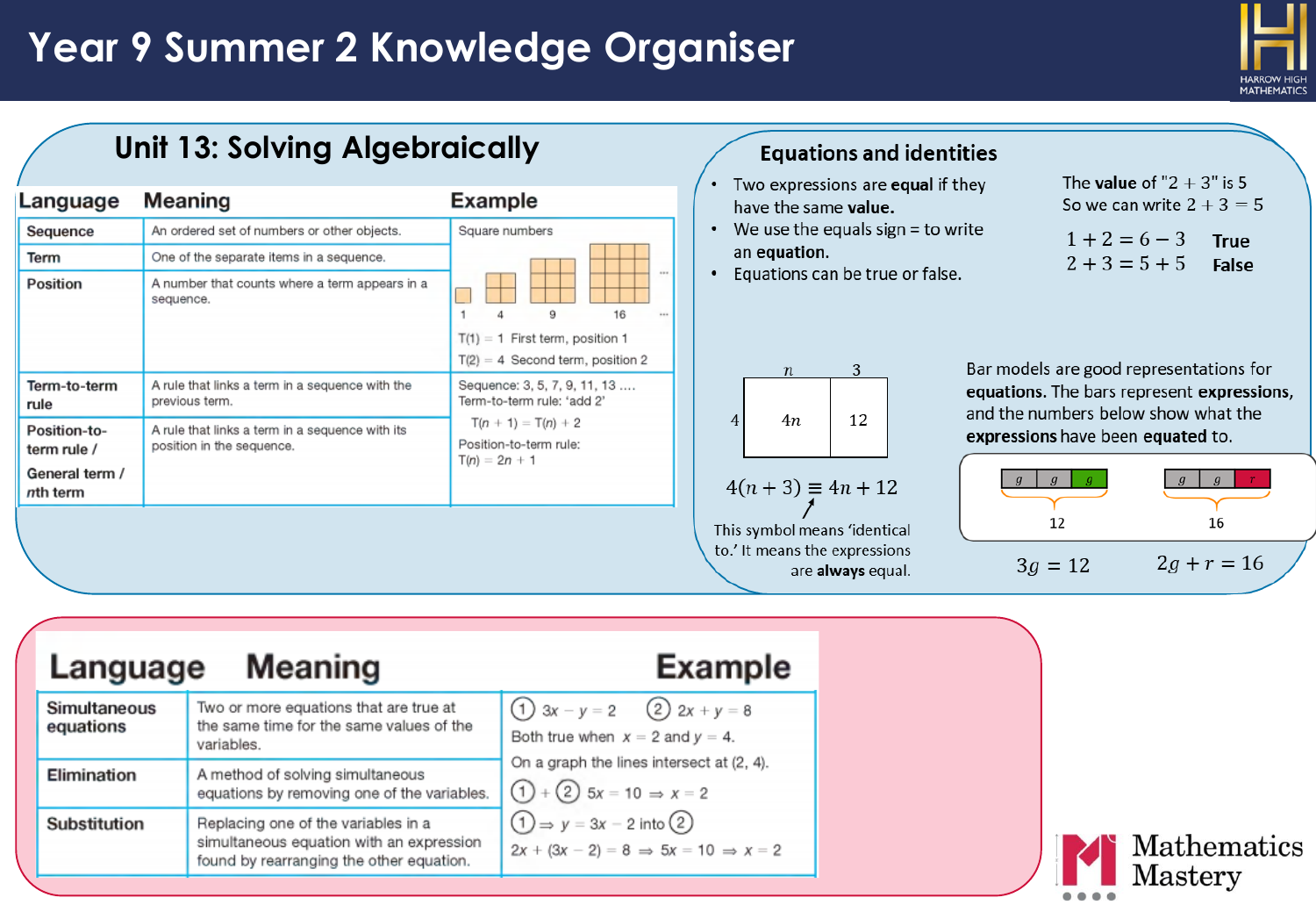**Week 1 – substitution (clip 189)** 

|        |    |                                                 |    | Quiz 1                |    |    |              |                                      |    | Quiz 2                 |
|--------|----|-------------------------------------------------|----|-----------------------|----|----|--------------|--------------------------------------|----|------------------------|
| 1)     |    | Using $a = 3$ , work out                        |    |                       | 2) |    |              | Using $x = 5$ and $y = 2$ , work out |    |                        |
|        | a) | $a + 5$                                         | d) | $2a + 1$              |    | a) | $x - y$      |                                      | d) | $5y - 5x$              |
|        | b) | 7 — a                                           |    | e) $13 - \frac{a}{3}$ |    |    | b) $y-x$     |                                      |    | e) $x^2 + 3y$          |
|        | c) | 6а                                              | f) | $a^2 + 2a - 20$       |    |    | c) $3x + 2y$ |                                      |    | f) $\frac{4x}{V}$ - xy |
|        |    |                                                 |    |                       |    |    |              |                                      |    |                        |
| Quiz 3 |    |                                                 |    |                       |    |    |              | Quiz 4                               |    |                        |
|        |    |                                                 |    |                       | 4) |    |              | Using $x = 3$ , work out             |    |                        |
| 3)     |    | Using $a = 3$ , $b = 1$ and $c = -2$ , work out |    |                       |    |    |              |                                      |    |                        |
|        | a) | $a + b + c$                                     | d) | $ab - c$              |    | a) |              | $x^2 - 2x$                           |    |                        |
|        | b) | $2b + c$                                        |    | ac + 5b<br>e)         |    | b) |              | $2x^2 + x + 1$                       |    |                        |
|        | C) | $c - a + b$                                     |    | f) $c^2 - 2ab$        |    |    |              |                                      |    |                        |
|        |    |                                                 |    |                       |    | C) |              | $x^3 - 2x^2 - 5$                     |    |                        |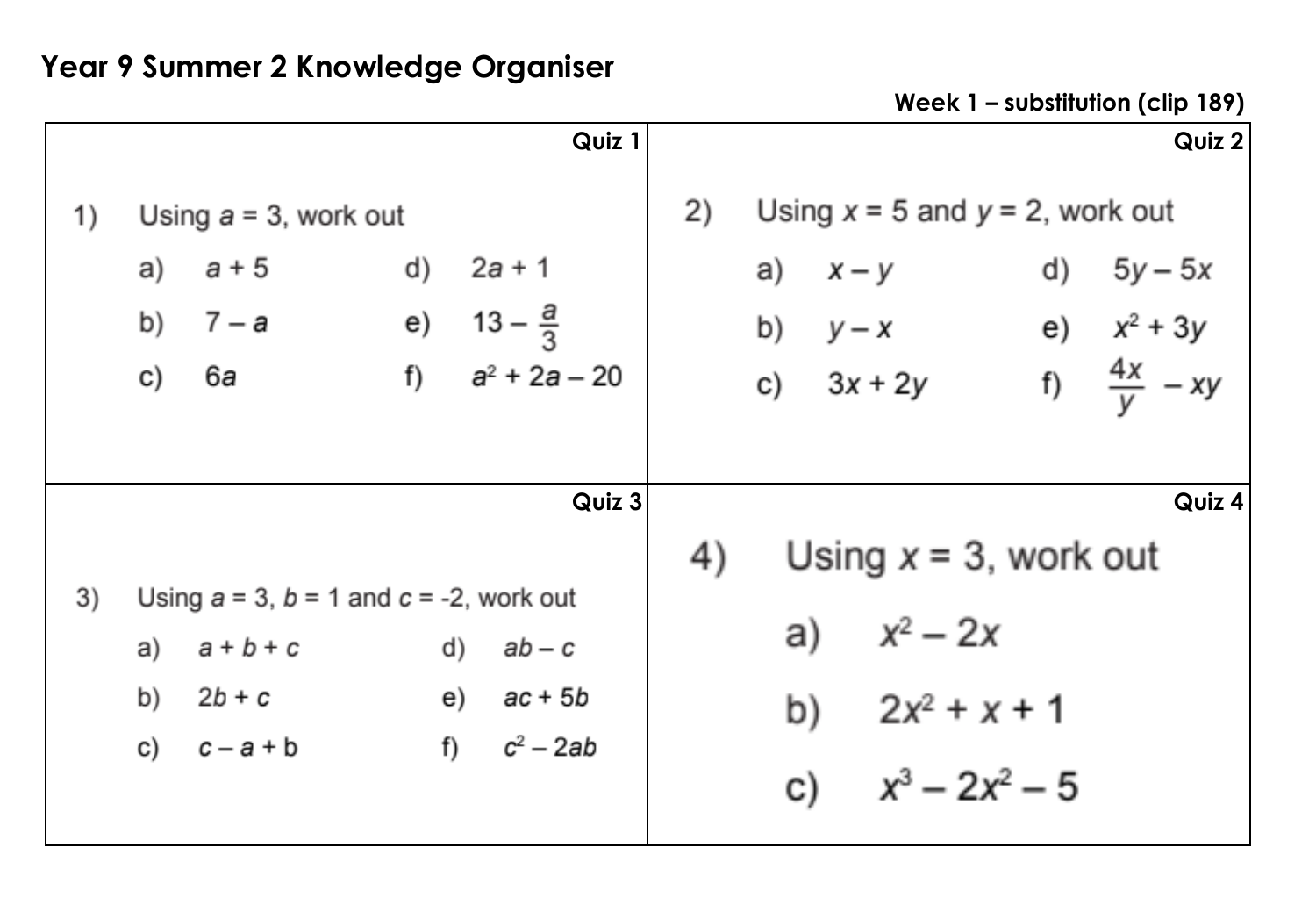**Week 2 – rearranging (clip 280-287)** 

| 1) | Rearrange to make x the subject<br>of the formula | Quiz 1 | 2)           | Rearrange to make x the subject<br>of the formula | Quiz 2 |
|----|---------------------------------------------------|--------|--------------|---------------------------------------------------|--------|
|    | $y = x - 2$<br>a)                                 |        |              | $3x + 2 = y$<br>a)                                |        |
|    | $y = x + 7$<br>b)                                 |        |              | b)<br>$4x - 1 = y$                                |        |
|    | $y = x + t$<br>C)                                 |        |              | c) $ax - 3 = y$                                   |        |
|    | $y = 5x + 3$<br>d)                                |        |              | d)<br>ax + m = t                                  |        |
|    | $y = 2x - 4$<br>e)                                |        |              | e) $x + y = t$                                    |        |
| 3) | Rearrange to make x the subject<br>of the formula |        | Quiz 3<br>4) | Rearrange to make x the subject<br>of the formula | Quiz 4 |
|    | $y = x + t - v$<br>a)                             |        |              | a) $\frac{x-u}{4} = y$                            |        |
|    | b)<br>$ax - c = y$                                |        |              | b) $\frac{x+a}{b} = c$                            |        |
|    | $y = ax - tv + c$<br>C)                           |        |              | c) $\frac{3(x + 2)}{c} = y$                       |        |
|    | d)<br>$y + x = ct$                                |        |              | d) $\frac{a(x + b)}{c} = d$                       |        |
|    | e)<br>$c + ax + t = y + m$                        |        |              | e) $\frac{t(x + c)}{d} = e + f$                   |        |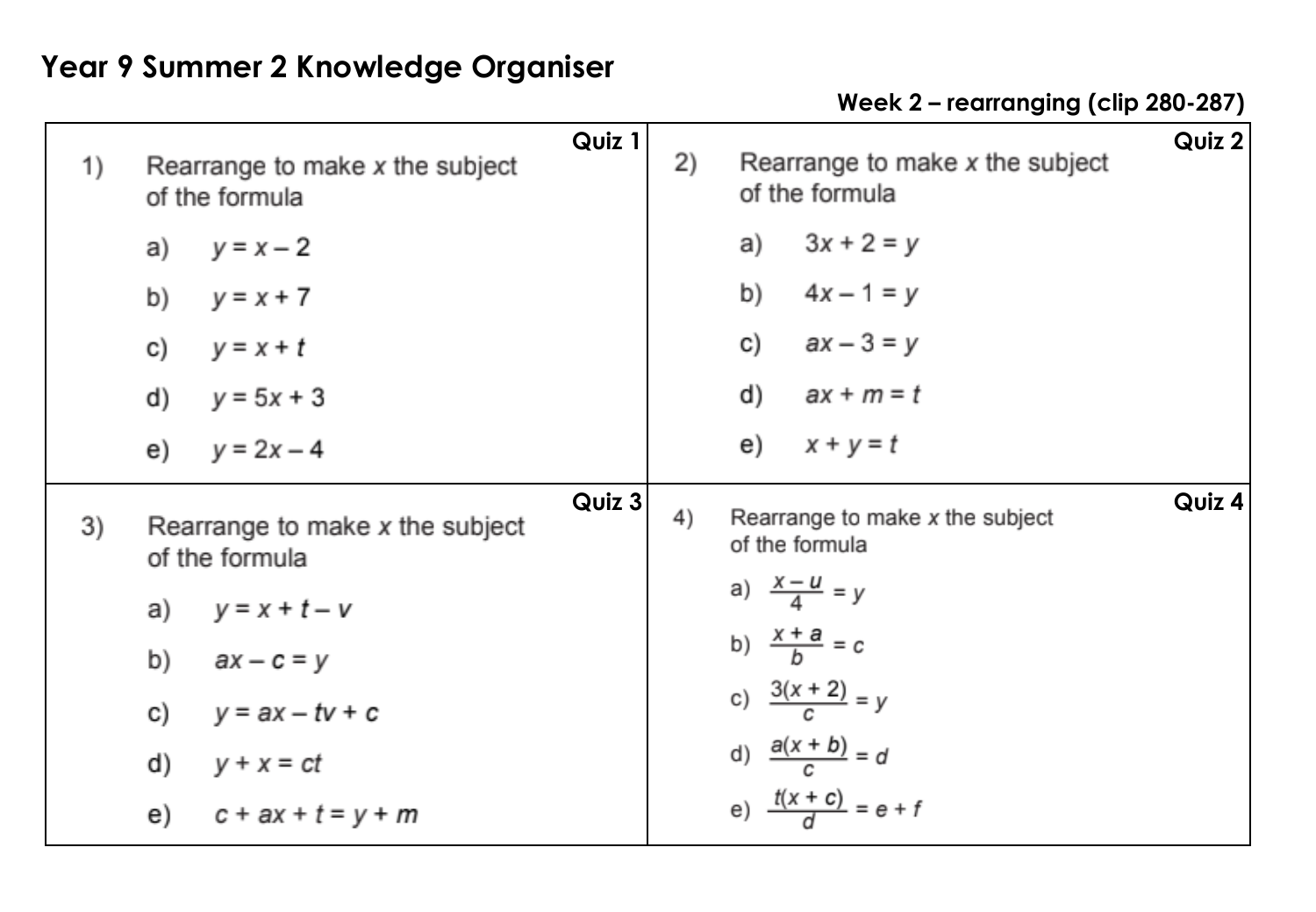**Week 3 – sequences (clip 196-198)** 

|    | Quiz 1                                                      | Quiz $2$                                   |
|----|-------------------------------------------------------------|--------------------------------------------|
| 1) | Write the first five terms of each sequence                 | 2)<br>For each sequence, describe the rule |
|    | Start at 1 and add 5<br>a)                                  | and find the next two terms                |
|    | Start at 30 and subtract 4<br>b)                            | a) 5, 7, 9, 11, $\_\_\_\_$                 |
|    | Start at 11 and add 9<br>C)                                 | b) 11, 16, 21, 26, $\qquad \qquad$         |
|    |                                                             | 22, 19, 16, 13,<br>C)                      |
| 3) | Quiz 3<br>Write down the first four terms and the 10th term | Quiz 4<br>Work out the <i>n</i> th term    |
|    | a) $n \longrightarrow 3n$                                   | a) $2, 4, 6, 8, \ldots$                    |
|    | b) $n \longrightarrow 3n + 2$                               | b) 3, 5, 7, 9, $\dots$                     |
|    | c) $n \longrightarrow n-3$                                  | c) 5, 8, 11, 14, $\dots$                   |
|    | $n \longrightarrow 2n + 5$                                  | d) 1, 5, 9, 13, $\dots$                    |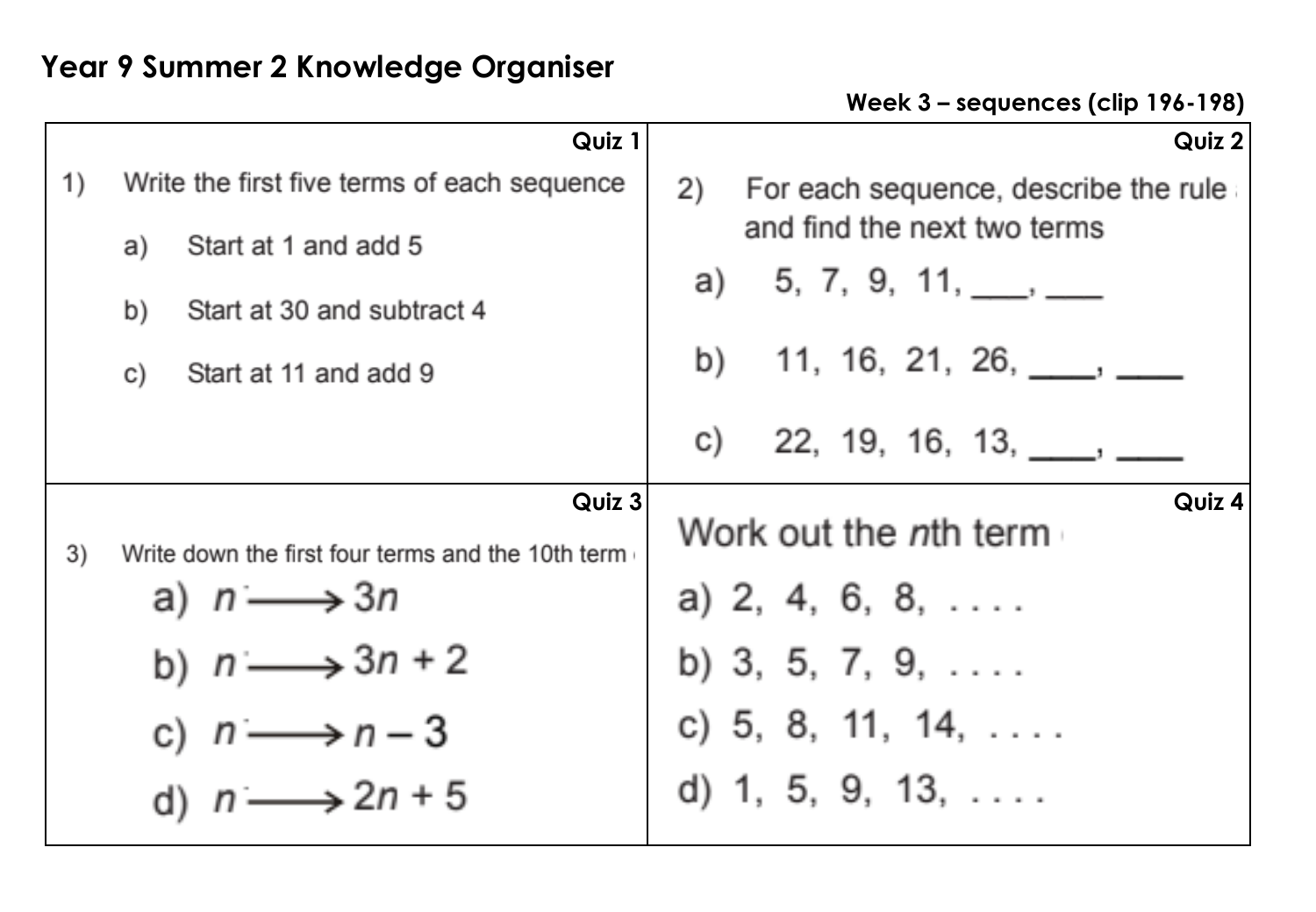| Solve                          | Quiz 1 | $2x = 14$<br>f)               | Quiz 2 |
|--------------------------------|--------|-------------------------------|--------|
| a) $x + 5 = 8$                 |        | $3x = 30$<br>g)               |        |
| b)<br>$x + 7 = 9$              |        | $\frac{x}{2}$ = 8<br>h)       |        |
| $x - 3 = 12$<br>$\mathsf{C}$   |        |                               |        |
| d) $x - 6 = 10$                |        | $\frac{X}{5}$ = 7<br>i)       |        |
| e) $2 + x = 5$                 |        | $\frac{4x}{3} = 8$<br>j)      |        |
| Solve                          | Quiz 3 | $\frac{X}{2}$ + 3 = 7<br>f)   | Quiz 4 |
| a) $5x + 2 = 17$               |        | g) $\frac{X}{5}$ - 2 = 4      |        |
| b) $3x - 1 = 17$               |        |                               |        |
| $2x + 10 = 20$<br>$\mathsf{C}$ |        | h) $\frac{2X}{5}$ - 1 = 9     |        |
| $4x - 7 = 29$<br>d)            |        | $\frac{3X}{2}$ + 5 = 11<br>i) |        |
| $4 + 2x = 14$<br>e)            |        | $\frac{4X}{5} + 6 = 8$<br>j)  |        |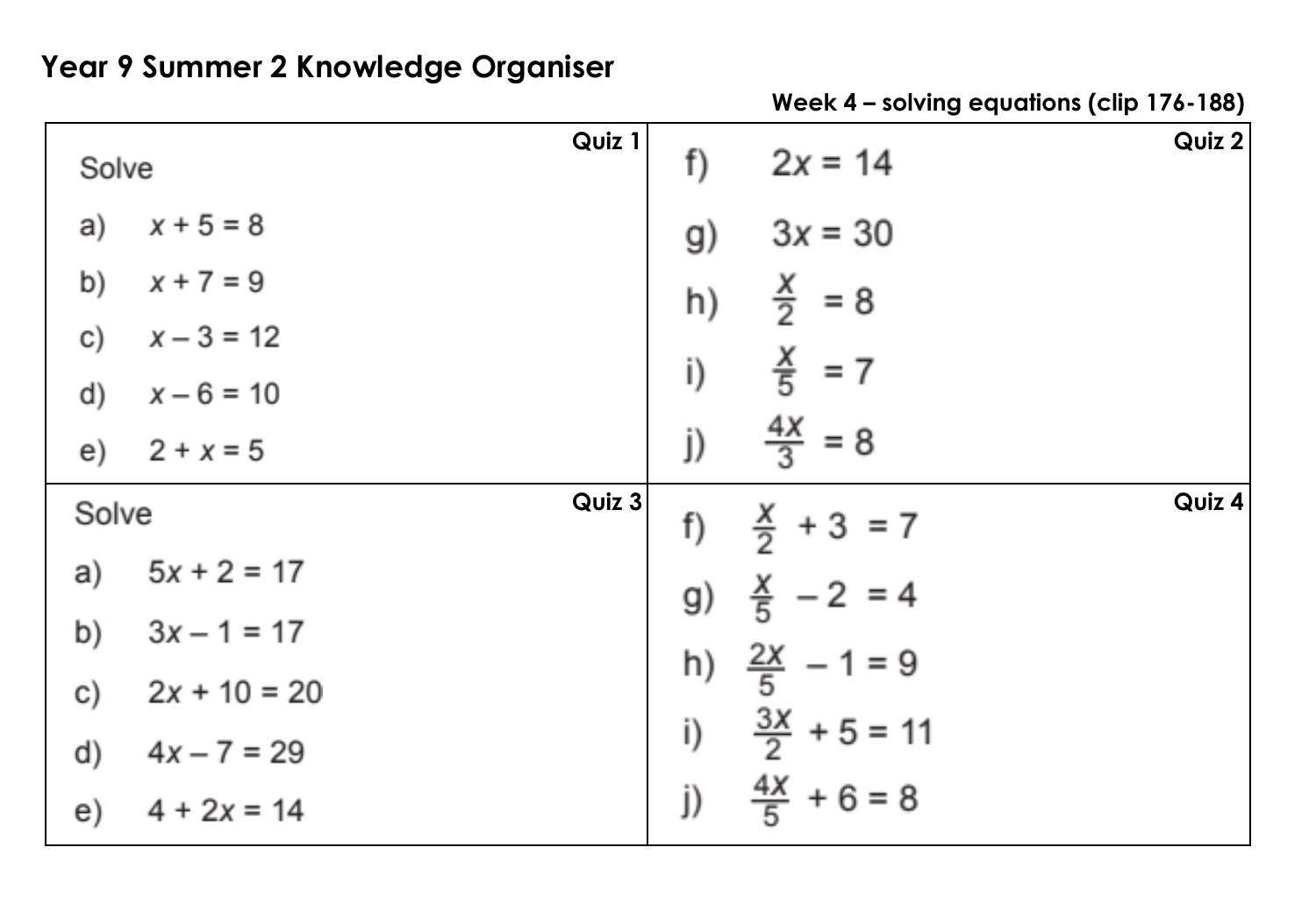**Week 5 – simultaneous equations (clip 190-195)** 

| Solve | $3x + y = 11$<br>$4x - y = 3$     | Quiz 1 | Solve                                                                                                                                               | Quiz 2<br>$x + 3y = 10$<br>$x + y = 6$ |  |  |  |
|-------|-----------------------------------|--------|-----------------------------------------------------------------------------------------------------------------------------------------------------|----------------------------------------|--|--|--|
| Solve | $2x - 5y = 3$<br>$4x + 5y = 21$   |        | Solve                                                                                                                                               | $3x + 2y = 3$<br>$2x + 2y = 5$         |  |  |  |
| Solve | $2x + 3y = -7$<br>$7x - 2y = -12$ | Quiz 3 | Quiz 4<br>If nine rats and seven ferrets cost £116.75<br>and four rats and six ferrets cost £88, how<br>much would five rats and four ferrets cost? |                                        |  |  |  |
| Solve | $3x - 2y = 5$<br>$9x + 5y = -7$   |        |                                                                                                                                                     |                                        |  |  |  |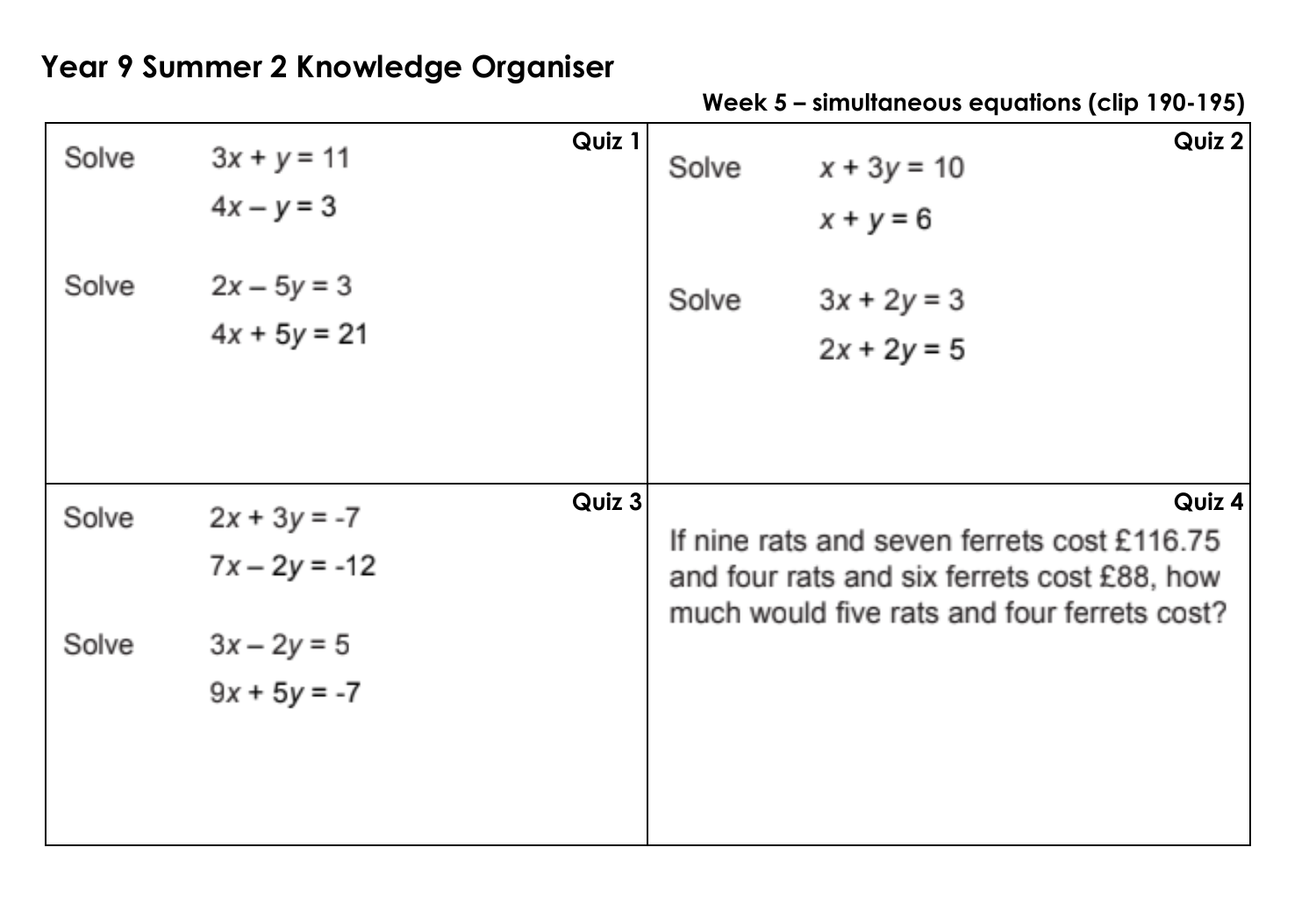